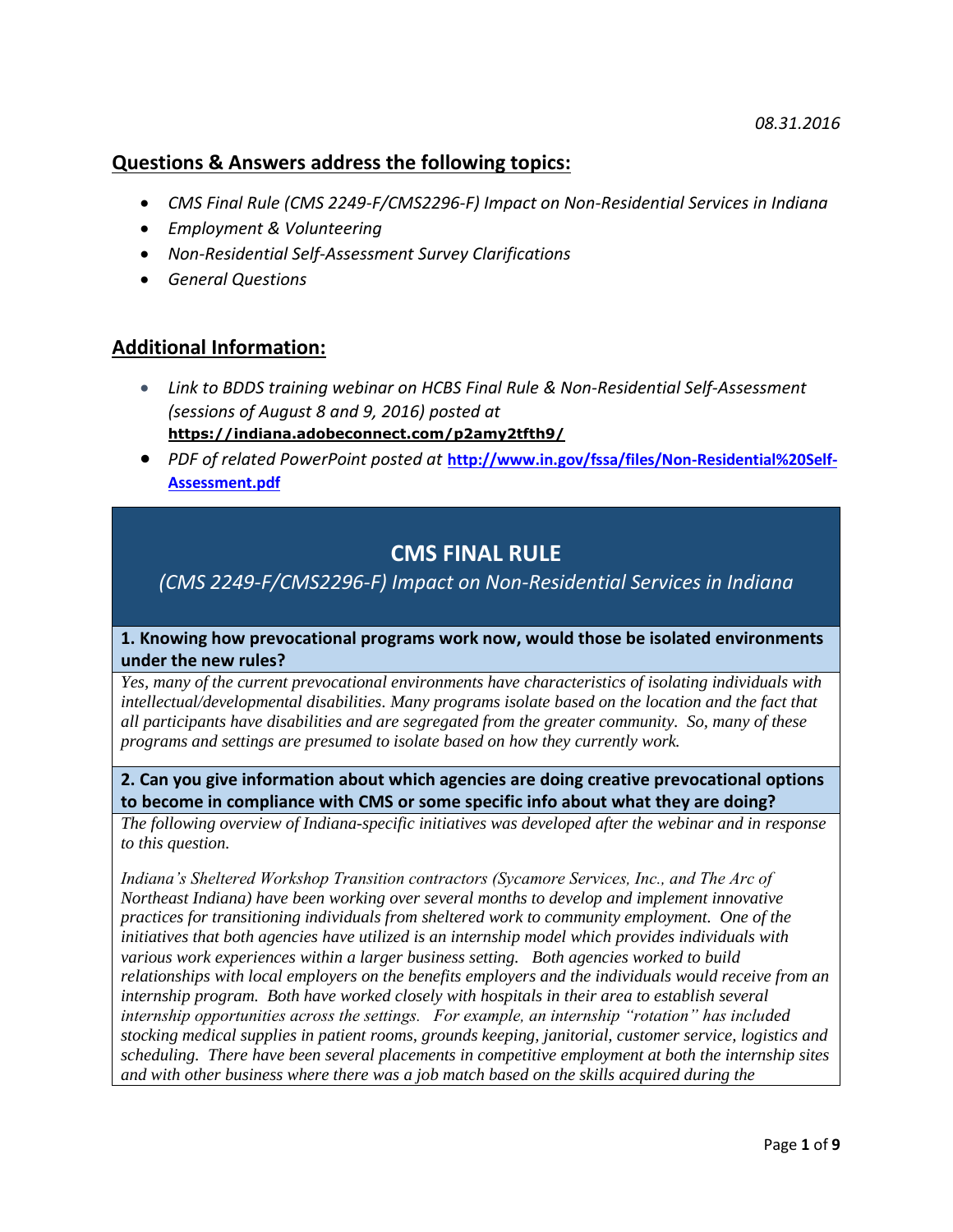*internship. One of the major outcomes of this work will be a comprehensive report and "road map" that providers will be able to utilize to model similar programs in their area.*

## **3. Do you have or know any agencies in Indiana or elsewhere that already meet the guidelines?**

*DDRS/BDDS is not able to identify any agencies in Indiana or elsewhere that already meet the guidelines at this time. However, we will be sharing the transition plans from providers involved in our demonstration activities/transitional work, including the creative options that are being developed and implemented toward compliance. See the Resources – HCBS Rule document posted [http://www.in.gov/fssa/ddrs/4917.htm.](http://www.in.gov/fssa/ddrs/4917.htm)* 

**4. Are we overall stating that we need to have more community events for our day service participants rather than in-house activities?**

*Day service programs will need to address individual needs, so adding more community events rather than in-house events won't necessarily lead to compliance.* 

# **5. The concept is good in theory but the implementation will be costly. Has CMS committed to fund the mandate? Wavier services were originally/ideally to be delivered one on one but that proved to be impractical.**

*While CMS will provide general HCBS funding, it is doubtful that CMS will uniquely fund this mandate. Because of this, great thought, planning, public input and creativity is needed to achieve compliance.*

**6. Can you clarify when providers will need to be fully compliant with HCBS Rule?**

*It is the goal of DDRS that all providers become fully compliant in the delivery of HCBS services in 2018 so there is time to transition and move individuals as needed for compliance in 2019.* 

**7. By varying services, is CMS encouraging agencies to provide more than just facility based services, such as residential, in order to remain in compliance?**

*Unless they are integrated, facility-based services are presumed to be institutional per CMS. A provider of facility-based services does not become compliant simply by expanding its array of services. The addition of residential services would in no way negate or balance out the existence of facility-based (institutional) services as they exist today, nor would the addition of another service in or of itself result in compliance.* 

# **8. Is compliance achieved by offering the opportunity for community integration activities even if an individual declines? Will an agency be required to provide integration regardless of choice?**

*It is not expected that integration or going into the community will be forced upon a waiver participant when it is not desired by the individual. The PCP and ISP must fully document the informed choice of the individual waiver participant and the reasoning behind the decision when community integration is declined and a segregated setting is selected by the participant. However, because the state is still obligated to follow federal rules, this required documentation does not guarantee or imply that HCBS funding can be utilized to support the participant in a setting that isolates.* 

# **9. If a community setting is accessed by a group of people with disabilities is this considered inappropriate by the new rules?**

*A community setting that is accessed by a group of people with disabilities may or may not be considered appropriate by the new rules. For example, CMS indicates that "reverse integration"*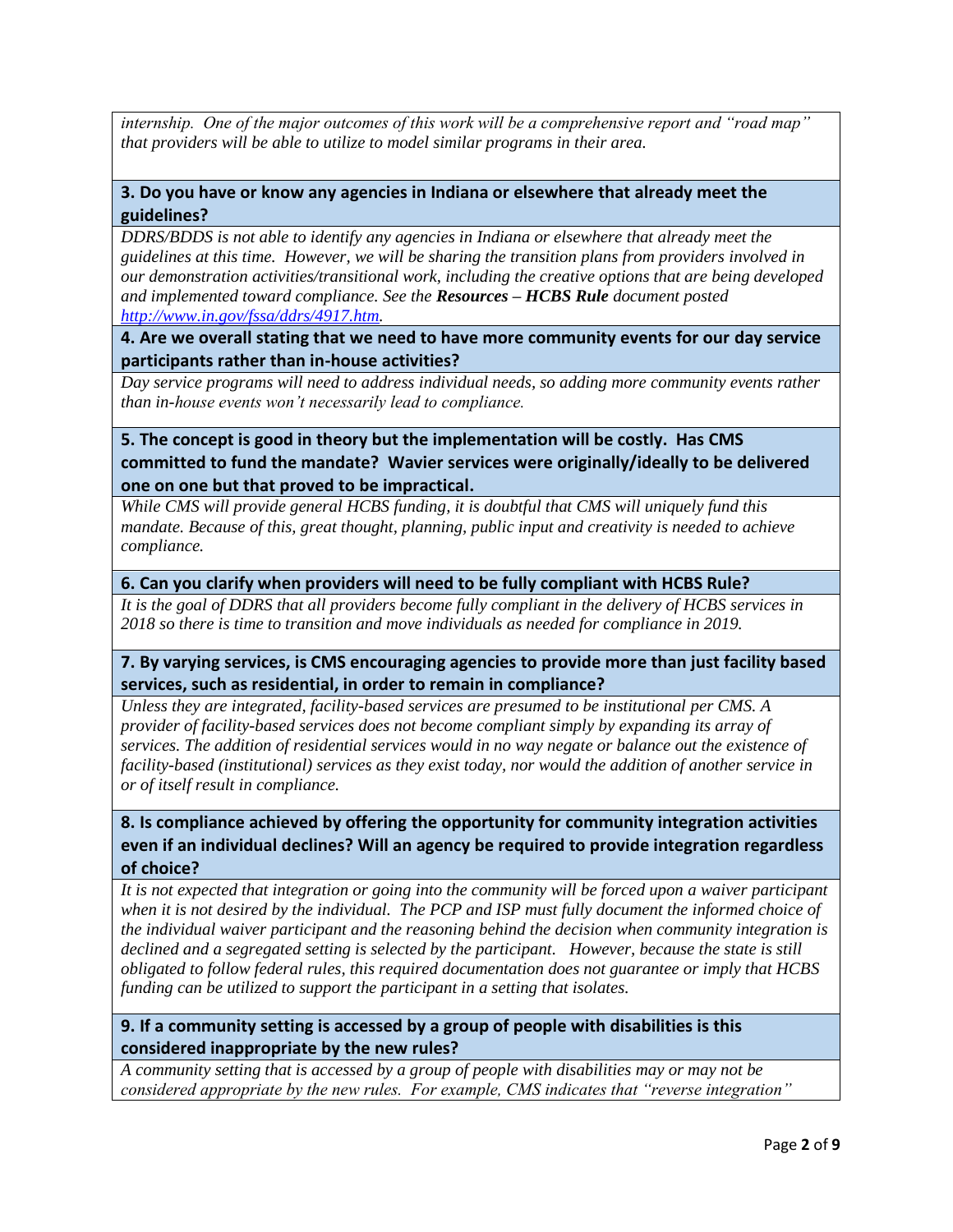*alone as strategy or standalone solution does not necessarily resolve the problem of isolation or segregation. The level of integration is a factor, but we want to avoid returning to the concept of percentages to determine whether or not a setting or an environment is considered integrated versus segregated. Services must be person-centered in any setting or environment in order to comply with the HCBS rule.* 

### **10. What is reverse integration and how does it apply to the HCBS rule?**

*Reverse integration occurs when a facility serving individuals with disabilities invites the general public (individuals who have no disabilities) to join, attend, or engage in the activities offered within their facility. Opening the doors to others does not automatically result in integration per CMS. Likewise, when a public setting (such as an event at a public library) reserves a day specifically for individuals with disabilities, this would not be considered full integration as it still isolates and segregates these individuals from the greater community.* 

#### **11. Do these new rules apply to senior citizen centers?**

*The HCBS settings rule applies only to HCBS settings and associated services.*

#### **12. Is a public park a public institution?**

*No, a public park is not an institution. In the context of the waiver application, an institution is a hospital, nursing facility, or ICF/IID for which the state makes Medicaid payment under the State plan.* 

#### **13. What is the future of facility-based group services?**

*The future of facility-based services is not fully known at this time but must be viewed through the lens of the HCBS final rule.* 

# 14. Will DDRS be evaluating the current cap on Community-Based Habilitation - Individual **(CHIO) hours due to HCBS Rule?**

*Reimbursement rates, service definitions, budgets, funding parameters, codes, etc. are all being looked at to ensure we are able to support compliance. The cap on CHIO will be included in this review.*

# **15. Will there be a review of reimbursement rates related to Community-Based Habilitation -- Individual (CHIO) and -- Group (CHG) services? The current rates are identical to facilitybased services although community-based services often involve additional costs, such as transportation costs.**

*Reimbursement rates, service definitions, budgets, funding parameters, codes, etc. are all being looked at to ensure we are able to support compliance.*

**16. Will individual budgets and funding parameters allow individuals to choose more individualized and community settings? Currently, restrictions on day service budgets limit or do not allow a significant amount of CHIO and often force group day programs to provide the 24 hour service required/needed.**

*Reimbursement rates, service definitions, budgets, funding parameters, codes, etc. are all being looked at to ensure we are able to support compliance.*

# **17. "Buckets" of money can restrict an individual from choosing the services that they want through the waiver. Is this funding restriction going to change?**

*Reimbursement rates, service definitions, budgets, funding parameters, codes, etc. are all being looked at to ensure we are able to support compliance.*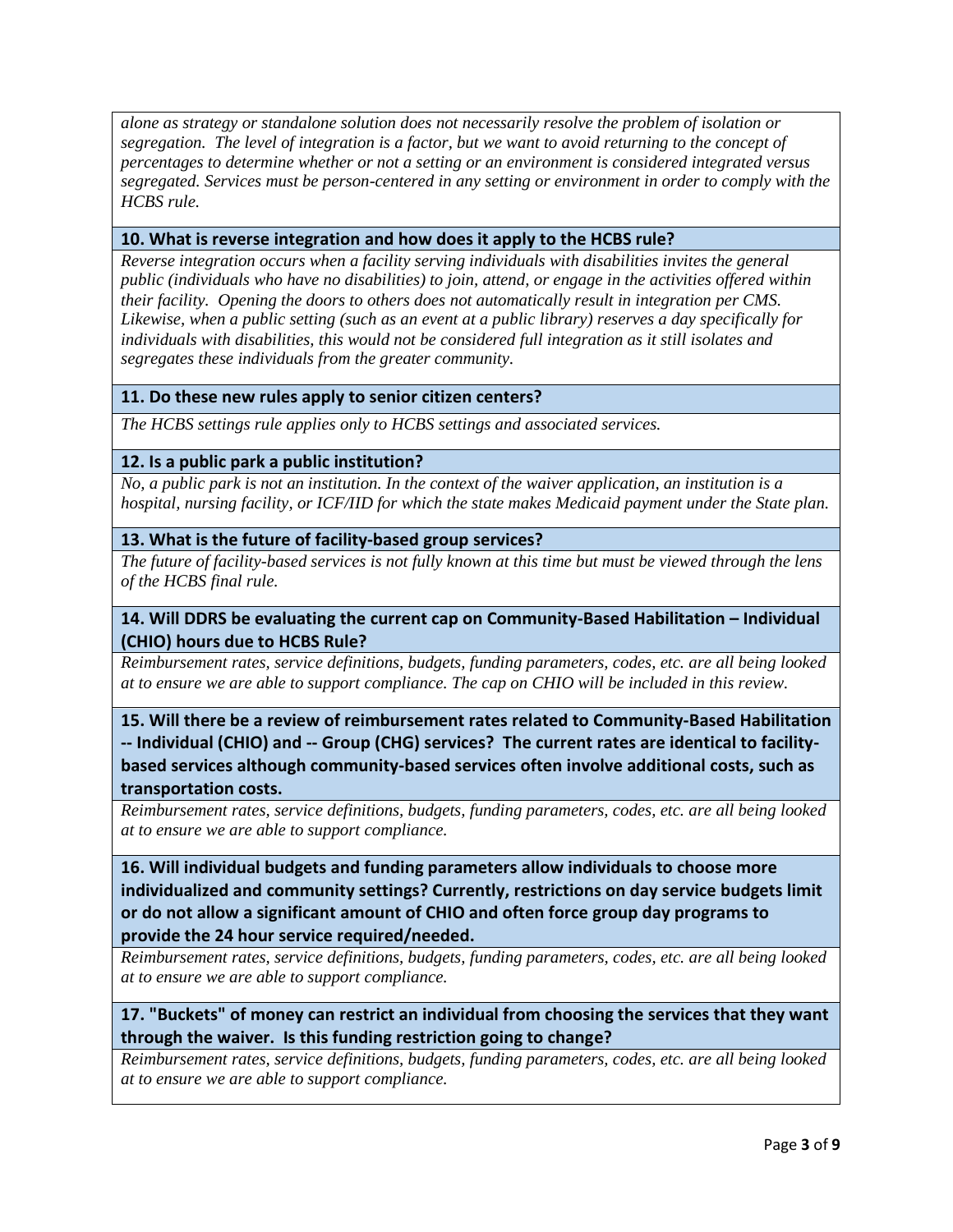# **18. As the case managers complete the Person Centered Plan (PCP) for individuals, how will day services providers ensure the required elements of the PCP will be completed properly?**

## *While the PCP process is typically facilitated by the case manager, each provider, including the day service provider, is expected to actively participate on the IST. Review of the PCP takes place as an integral part of the team meeting. Teams should ensure that the participant's choices are documented and that CMS requirements pertaining to Person-Centered Planning are captured. While monitored by the case manager, ensuring proper implementation of the PCP and ISP and appropriate support of the individual is the responsibility of all chosen providers.*

**19. Waiver participants don't always have the resources in their personal and waiver budgets to access the community as frequently as they would like. How would this be addressed in the new transition rules? What happens if the individual would rather spend more time at home or in the community but due to health and safety issues or their budgets, their only option is day services?**

*It is not expected that integration or going into the community will be forced upon the waiver participant when it is not desired by the participant. The PCP and ISP must fully document the informed choice of the individual waiver participant and the reasoning behind his or her decision while honoring the privacy and desires of the participant. The PCP must address health and safety as well. However, the state is still obligated to follow federal rules and this required documentation does not guarantee or imply that HCBS funding can be utilized to support the participant in a setting that isolates. DDRS is re-looking at our "buckets" to determine if change is needed as individual choice is ensured and supported.*

# **20. If waiver participants are presented with many integrated options but choose a segregated environment is that considered as a choice?**

*The individual waiver participant has the right to choose a segregated environment, but the PCP and ISP must fully document the informed choice of the individual waiver participant and the reasoning behind the decision when community integration is declined and a segregated setting is selected by the participant. However, because the state is still obligated to follow federal rules, this required documentation does not guarantee or imply that HCBS funding can be utilized to support the participant in a setting that isolates.*

## **21. Some families may choose quantity of services over community access. How will that be addressed?**

*The State is looking at options and attempting to tweak and revamp our programs to support full community access, especially related to costs and the need to stretch the funding as much as possible. Individual choice is important. While services and associated rates will be evaluated, participants will continue to look at what best meets their needs. The state will need to ensure all chosen services meet the HCBS rule.*

**22. Will there be comprehensive research to determine if individuals and their guardians feel this is successful and that they are better served after implementation than before?** 

*Yes, we agree that the ability to demonstrate improvement in the lives of our participants as a result of these programmatic changes is critical.*

# **EMPLOYMENT AND VOLUNTEERING**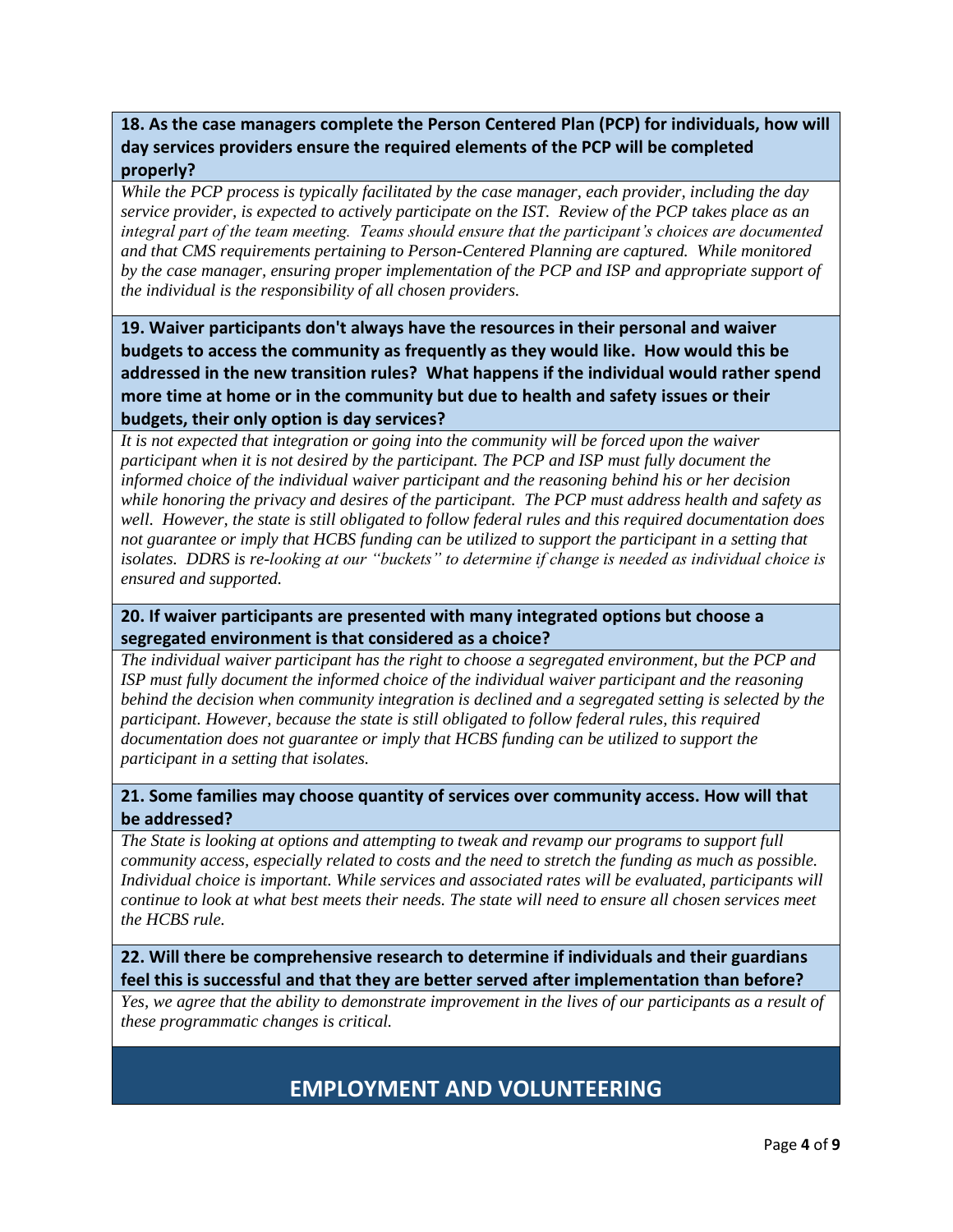# **23. Does the minimum wage rule preclude a person from becoming a waiter/waitress since employers are not required to pay minimum wage?**

*No, the minimum wage rule does not preclude a person from becoming a waiter/waitress. The rule applies to all employees.*

#### **24. Can the person with a disability work in a non-paid internship?**

*Yes, a person with a disability may work in a non-paid internship providing the work is referenced in the ISP and PCP.*

#### **25. Will volunteer work be encouraged or is the intention for paid employment only?**

*The final rule does not mandate or imply that paid employment is the only acceptable option. Volunteer work will be encouraged when it is the choice of the waiver participant and documented in the PCP and ISP. Just as you or I make choices to work or volunteer as we wish, waiver participants will have that same option and be supported as needed to do so.* 

#### **26. What about volunteer work provided in hospitals?**

*A hospital is probably an integrated community-based setting unless the waiver participant is being forced to work/volunteer there, or if volunteering in the hospital does not appear in the PCP or ISP of the participant.* 

#### **27. How does this process correlate with outside certification agencies such as CARF?**

*The transition process is unrelated to any outside certification agency activities such as CARF. Providers may be asked to submit information to DDRS/BDDS related to final rule compliance. It's possible the provider will need to submit some of the same information to an accreditation agency related to certification. It is not our intent to place an undue burden on the provider, but it is our intent to comply with the federal rule.* 

# **NON-RESIDENTIAL SELF-ASSESSMENT SURVEY CLARIFICATIONS**

# **28. Will all policies, procedures, settings need to be compliant with the HCBS rule before the survey is completed?**

*No, upon completion of the survey the results will be analyzed to verify areas of compliance and identify potential areas of non-compliance. It is not expected that all policies, practices, or areas of non-compliance be modified or corrected prior to completion of the survey. For any areas identified as non-compliant with HCBS, DDRS will notify and work with the provider agency to develop a plan to support the effective transition of the site to become HCBS compliant by July of 2018. This timeframe is to provide necessary time and planning for providers to demonstrate compliance and ensure minimal interruption in service delivery to individuals being supported by an HCBS waiver service.*

## **29. What is the non-residential self-assessment?**

*For the context of DDRS' assessment, the Non-Residential Self-Assessment refers to an assessment to be completed by the providers of habilitative day services under the HCBS waiver programs administered by DDRS and utilized by waiver participants outside of or away from their homes. The Non-Residential day services include Adult Day Services, Prevocational Services, Community-Based Habilitation and Facility-Based Habilitation services.*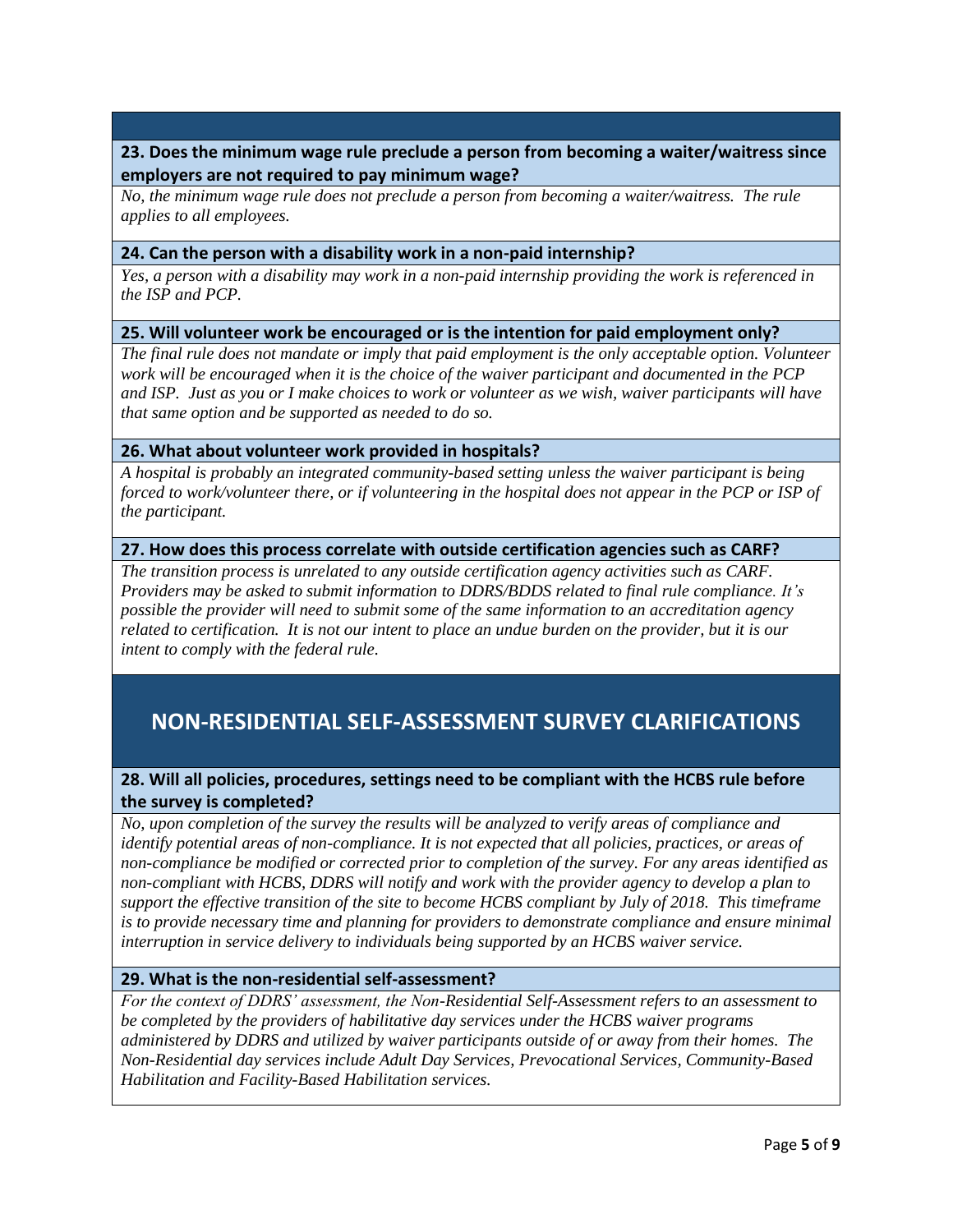# **30. Extended Services has fallen under the day services category. Is this survey for Extended Service providers?**

*Extended Services are not included in the non-residential self-assessment at this time but will be included and assessed if required by CMS.* 

### **31. When can we expect the assessment to come out?**

*DDRS expects to release the non-residential self-assessment survey in late August or early September 2016.*

### **32. What is the deadline for completing the non-residential self-assessment survey?**

*The deadline for completion will be 30 calendar days from the date the non-residential self-assessment survey is released.* 

## **33. Terminology - defined within the Non-Residential Self-Assessment Survey**

**In the context of the non-residential self-assessment by day service providers:**

- *Adjacent means located next to*
- *Available means exists and can be accessed when chosen/selected/desired/needed*
- *Co-located means located in the same building*
- *Integrated Community setting means a place (outside of the participant's place of residence) where the participant interacts, mixes and mingles with people who do not have a disability*
- *Interact with members of the community means to intermingle, associate, work together, act together, exchange information, conduct business, hang out together, etc. with two-way communications, actions, or activities as desired and/or necessary…*
- *Onsite Behavioral means non-waiver-funded behavioral services rendered at the location of the waiver funded program*
- *Onsite Medical means non-waiver-funded medical services rendered at the location of the waiver-funded program*
- *Onsite therapeutic means non-waiver-funded therapy services rendered at the location of the waiver-funded program*
- *Pathway to community employment means a direct and intentional path leading to competitive community employment*
- *Service means the waiver-funded service selected by the waiver participant and his/her Individual Support Team*
- *Setting\* means the type of program or environment in which the waiver-funded service is utilized*
- *Site\* means the actual physical location of service delivery*

*\*For example, a setting could be "a veterinary office" where the participant works part time or volunteers. The site might be the Animals R Us Clinic. Another example of a setting might be "a business office", and the site might be "the billing office of Dr. Care". Or, the setting might be an Adult Day Care facility, while the site might be the building at Good Day Facility at 123 East 4th Street.*

**34. A provider's policies are sometimes requested with the non-residential self-assessment. Doesn't BDDS already have the provider's policies?**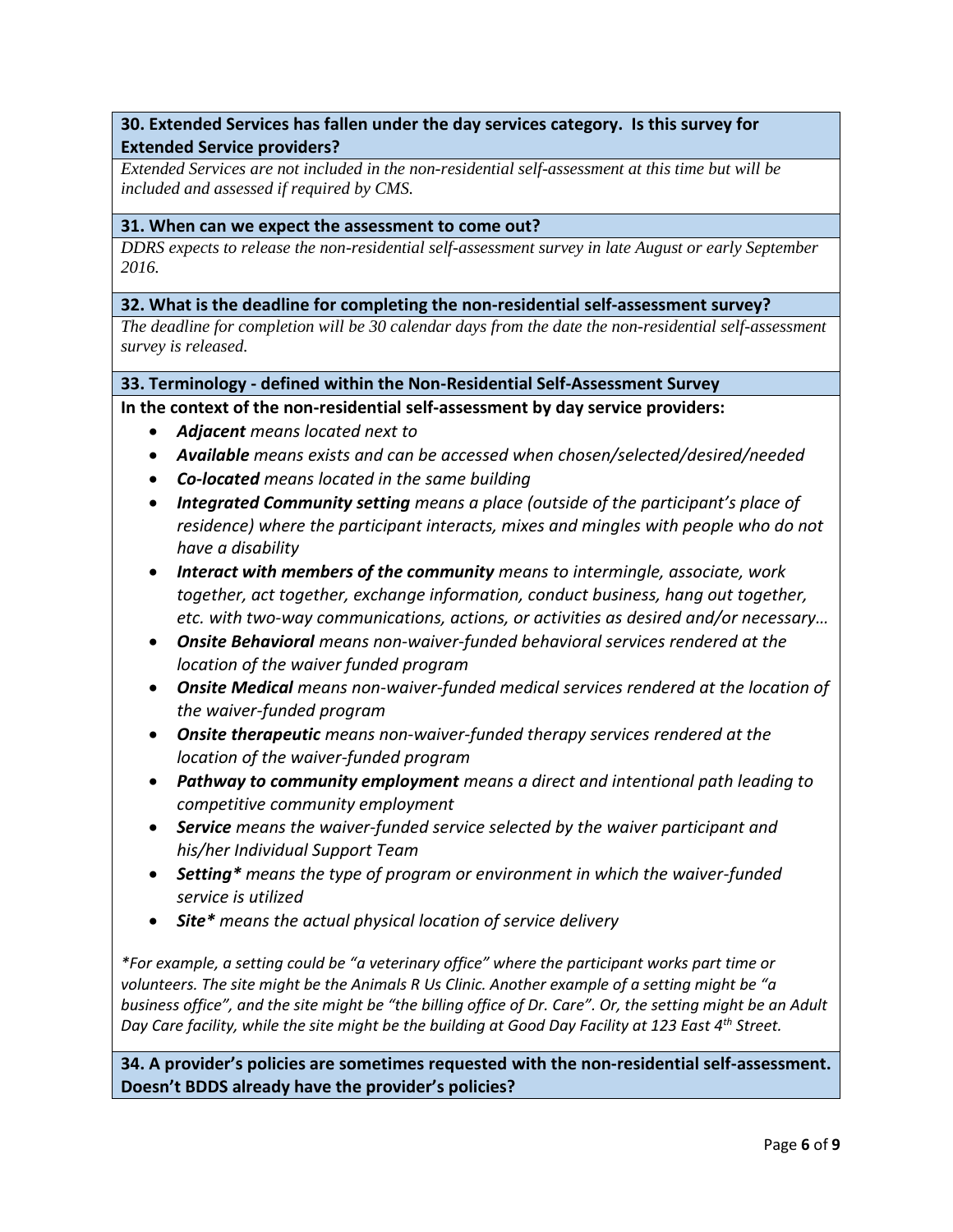*While BDDS requests policies during the provider approval/re-approval processes, the policies may have been updated since the approval/re-approval occurred. In order to comply with the HCBS settings final rule, existing policies may need to be revised and/or the development of additional policies may be required. The need for revisions or additions cannot be determined and claims of compliance cannot be supported without seeing a provider's current policies.*

# **35. Are the topics of medical or behavioral contraindication for an integrated approach addressed in the survey tool?**

*BDDS is still working on the survey but anticipates the inclusion of text boxes to questions where contraindication potentially may be present and could be explained.* 

**36. If a provider agency has more than one day service center/facility location does each location need to go through the process or can the agency submit items for all its centers?**

*The state is still designing the non-residential self-assessment survey. Thus, there is no appropriate response at this time.* 

**37. If a provider agency has a number of different service locations, will they need to complete a different survey for each location or can they complete 1 survey and indicate the different locations and situations for those day services?**

*It is anticipated that providers will complete a single survey encompassing all sites or settings utilizing the same set of rules/provider policy. When sites or settings utilize differing/alternate rules, multiple surveys will be required.* 

### **38. We are not a day program provider. Is this survey for CHIO services?**

*Yes, providers of CHIO will need to complete the non-residential self-assessment survey.*

## **39. Will a copy of the survey be available prior to activation of the on-line survey so providers have time to thoroughly review the requirements?**

*Yes, the non-residential self-assessment survey will be distributed and posted before it's time for it to completed.* 

**40. When will the (August 8th and 9th, 2016) webinar be available on your site?**

*A recording of the first presentation of the webinar and the accompanying PowerPoint slide deck are available on the FSSA webinars page at* [http://www.in.gov/fssa/4993.htm.](http://www.in.gov/fssa/4993.htm)

## **41. Can we get a copy of the slides presented today (August 8th and 9th, 2016)?**

*A recording of the first presentation of the webinar and the accompanying PowerPoint slide deck are available on the FSSA webinars page at* [http://www.in.gov/fssa/4993.htm.](http://www.in.gov/fssa/4993.htm)

**42. If a provider is completing only one survey should the agency pull a certain number of waiver participants from each site to survey or will the survey cover all sites surveyed at each agency?**

*The non-residential self-assessment survey is not individual client or participant-specific, so there will be no representative sampling. It is anticipated that the survey will be site- or setting-specific.* 

# **43. Are residential providers required to do the non-residential self-assessment if they have no on-site day program but they do provide CHIO?**

*Yes, providers of CHIO will need to complete the non-residential self-assessment.*

**44. Will the survey ask that a CHIO only provider fill out all day program questions or be specifically targeted for those residential providers doing CHIO only?**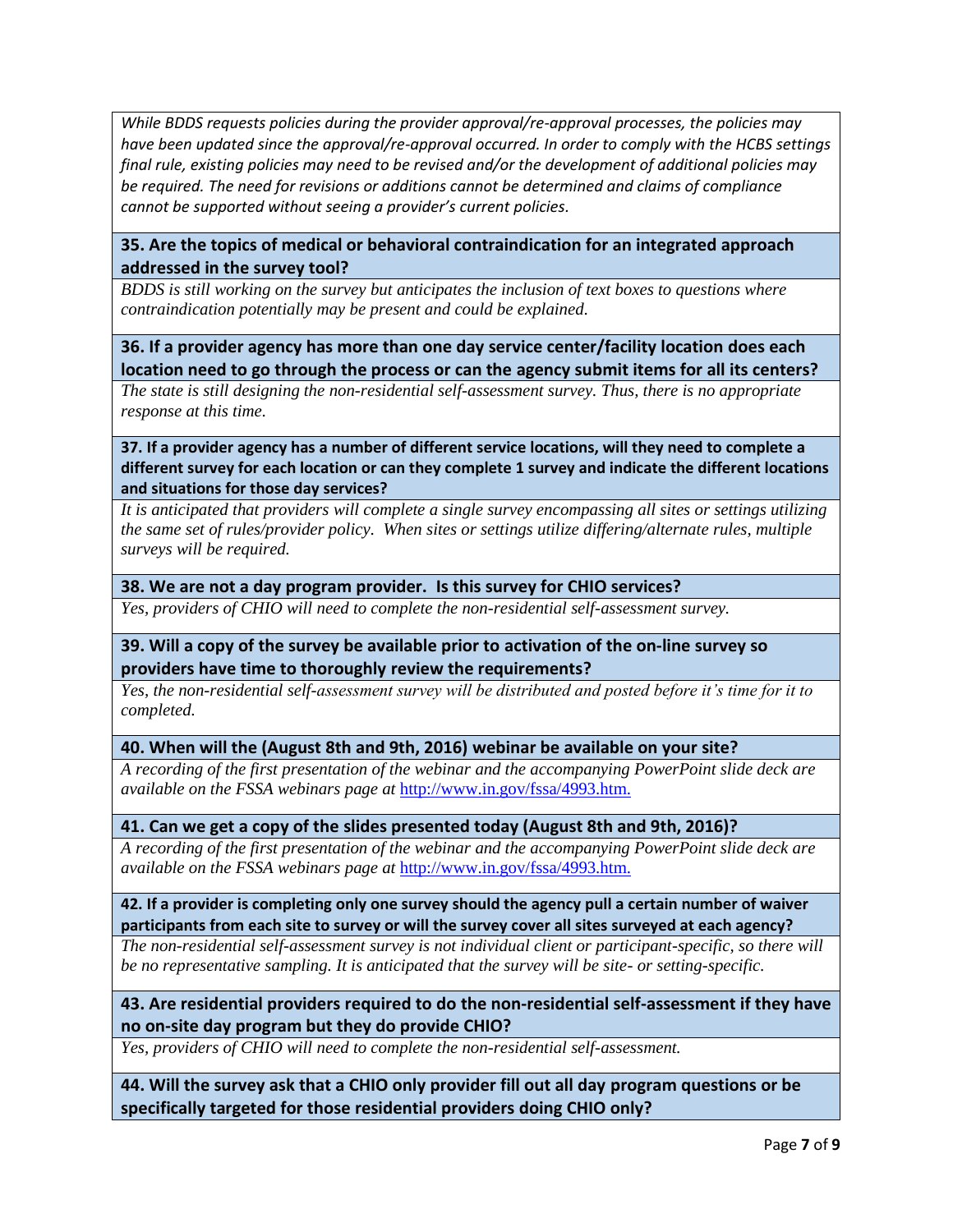*It is not yet known if the CHIO only provider will complete the entire survey or only a portion of it. However, it is likely that the entire survey will be competed.*

## **45. If facilities offer both day program activities and workshops in the same building will the provider do one survey or two? The answers to the questions will be very different.**

*The state is still designing the non-residential self-assessment survey and we'll have to let you know after that is decided.* 

## **46. Does a provider need to fill out only one assessment for the agency when there is more than one day service location?**

*The number of surveys to be completed will depend upon the structure of your agency. The survey is still being finalized, but it is anticipated that providers will need to complete one survey for each program operated under each set of policies. For example, if the provider has one set of policies pertaining to Community-Based Habilitation, but another set of policies for Prevocational services, there may be a need to complete more than one survey.* 

## **47. Is there a different survey for prevocational versus facility-based habilitation services?**

*There is only one version of the non-residential self-assessment survey so it won't differential between types of services or settings, but the number of surveys to be completed will depend upon the operational structure of your agency. The survey is still being finalized, but it is anticipated that providers will need to complete one survey for each program operated under each set of policies. For example, if the provider has one set of policies pertaining to Facility-Based Habilitation, but another set of policies for Prevocational services, there may be a need to complete more than one survey.* 

## **48. If an individual does not attend a day program but has CHIO services, does the provider need to complete the site specific assessment on the residential site?**

*A non-residential self-assessment survey must be completed when an individual does not attend a day program but utilizes CHIO. The site specific assessment will be based on CHIO. Note that CHIO is a community-based service and would not be rendered in the residential site.* 

#### **49. Is this survey done for every individual that receives CHIO or just one for the agency?**

*The non-residential self-assessment survey is not individual-specific. A provider of CHIO may only need to complete one survey if all of the provider's CHIO settings operate under the same set of policies.* 

#### **50. When is the survey expected to be coming out?**

*DDRS expects to release the non-residential self-assessment survey in late August or early September 2016. DDRS will help providers prepare by posting the survey in advance of the actual survey timeframe and provide information and training on how it is to be completed and interpreted.*

#### **51. How will we be informed when the assessment is ready to be completed? By email?**

*When the non-residential self-assessment is ready, DDRS will notify providers via DDRS Announcements, email, and additional outreach activities.*

## **52. How did BDDS track attendance for participation in the webinars?**

*Attendance for the August 8 and 9, 2016, webinars was only tracked based on the list of attendees in the attendance boxes of each webinar. However, providers are reminded that participation in the nonresidential self-assessment survey is required.*

## **53. How will CARF be involved in this process?**